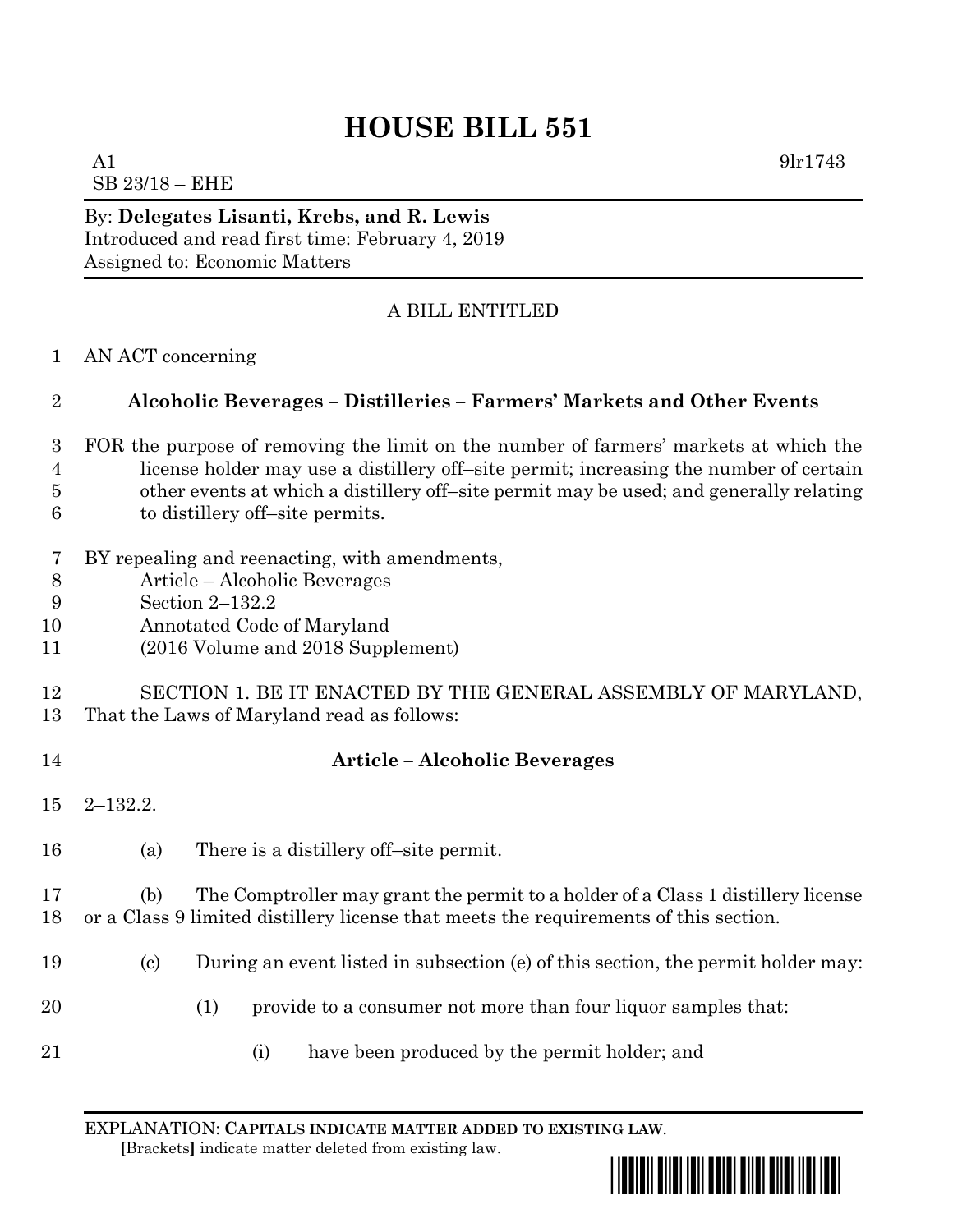| $\mathbf{1}$                       |                                                                                                                                                                                                                              |                                                                                                                                                                                                | (ii) | do not exceed one-quarter of 1 fluid ounce for each offering; and                                                                                           |  |
|------------------------------------|------------------------------------------------------------------------------------------------------------------------------------------------------------------------------------------------------------------------------|------------------------------------------------------------------------------------------------------------------------------------------------------------------------------------------------|------|-------------------------------------------------------------------------------------------------------------------------------------------------------------|--|
| $\overline{2}$<br>$\boldsymbol{3}$ | for off-premises consumption.                                                                                                                                                                                                | (2)                                                                                                                                                                                            |      | sell to a consumer liquor that has been produced by the permit holder                                                                                       |  |
| $\overline{4}$<br>5<br>6           | (d)                                                                                                                                                                                                                          | While selling liquor or providing samples of liquor at an event, the permit<br>holder shall have present at least one individual who is certified by an approved alcohol<br>awareness program. |      |                                                                                                                                                             |  |
| 7                                  | (e)                                                                                                                                                                                                                          | The permit may be used at the following events:                                                                                                                                                |      |                                                                                                                                                             |  |
| 8                                  |                                                                                                                                                                                                                              | (1)                                                                                                                                                                                            |      | the Frederick County Agricultural Fair;                                                                                                                     |  |
| 9                                  |                                                                                                                                                                                                                              | (2)                                                                                                                                                                                            |      | the Maryland State Agricultural Fair;                                                                                                                       |  |
| 10                                 |                                                                                                                                                                                                                              | (3)                                                                                                                                                                                            |      | the Montgomery County Agricultural Fair;                                                                                                                    |  |
| 11                                 |                                                                                                                                                                                                                              | (4)                                                                                                                                                                                            |      | the North Beach Friday Night Farmers' Market [and four];                                                                                                    |  |
| 12<br>13                           | (5)<br>other farmers' markets that are listed on the farmers' market directory<br>of the Maryland Department of Agriculture;                                                                                                 |                                                                                                                                                                                                |      |                                                                                                                                                             |  |
| 14                                 |                                                                                                                                                                                                                              | $[(5)]$ (6)                                                                                                                                                                                    |      | a liquor festival under $\S 2$ –132.3 of this subtitle; and                                                                                                 |  |
| 15<br>16                           |                                                                                                                                                                                                                              | $(6)$ (7)                                                                                                                                                                                      |      | not more than [six] 32 other events in a year that have AN<br><b>ACTIVITY</b> as the major purpose [of the event an activity]:                              |  |
| 17<br>18                           | and                                                                                                                                                                                                                          | (i)                                                                                                                                                                                            |      | that is other than the sale and promotion of alcoholic beverages;                                                                                           |  |
| 19<br>20                           | activity.                                                                                                                                                                                                                    | (ii)                                                                                                                                                                                           |      | for which the participation of a distillery is a subordinate                                                                                                |  |
| 21<br>22                           | (f)<br>Comptroller provides.                                                                                                                                                                                                 |                                                                                                                                                                                                |      | An applicant for a permit shall complete an application on a form that the                                                                                  |  |
| 23<br>24                           | (g)                                                                                                                                                                                                                          | (1)<br>(i)                                                                                                                                                                                     |      | The permit holder shall notify the Comptroller of the permit<br>holder's intention to attend an event within a time period that the Comptroller determines. |  |
| 25                                 |                                                                                                                                                                                                                              |                                                                                                                                                                                                | (ii) | The notice shall be on a form that the Comptroller provides.                                                                                                |  |
| 26<br>27<br>28                     | The Comptroller may adopt regulations to require the permit holder to<br>(2)<br>notify the local licensing board for the jurisdiction where the event is being held of the<br>permit holder's intention to attend the event. |                                                                                                                                                                                                |      |                                                                                                                                                             |  |
| 29                                 | (h)                                                                                                                                                                                                                          | The annual permit fee is \$250.                                                                                                                                                                |      |                                                                                                                                                             |  |

**HOUSE BILL 551**